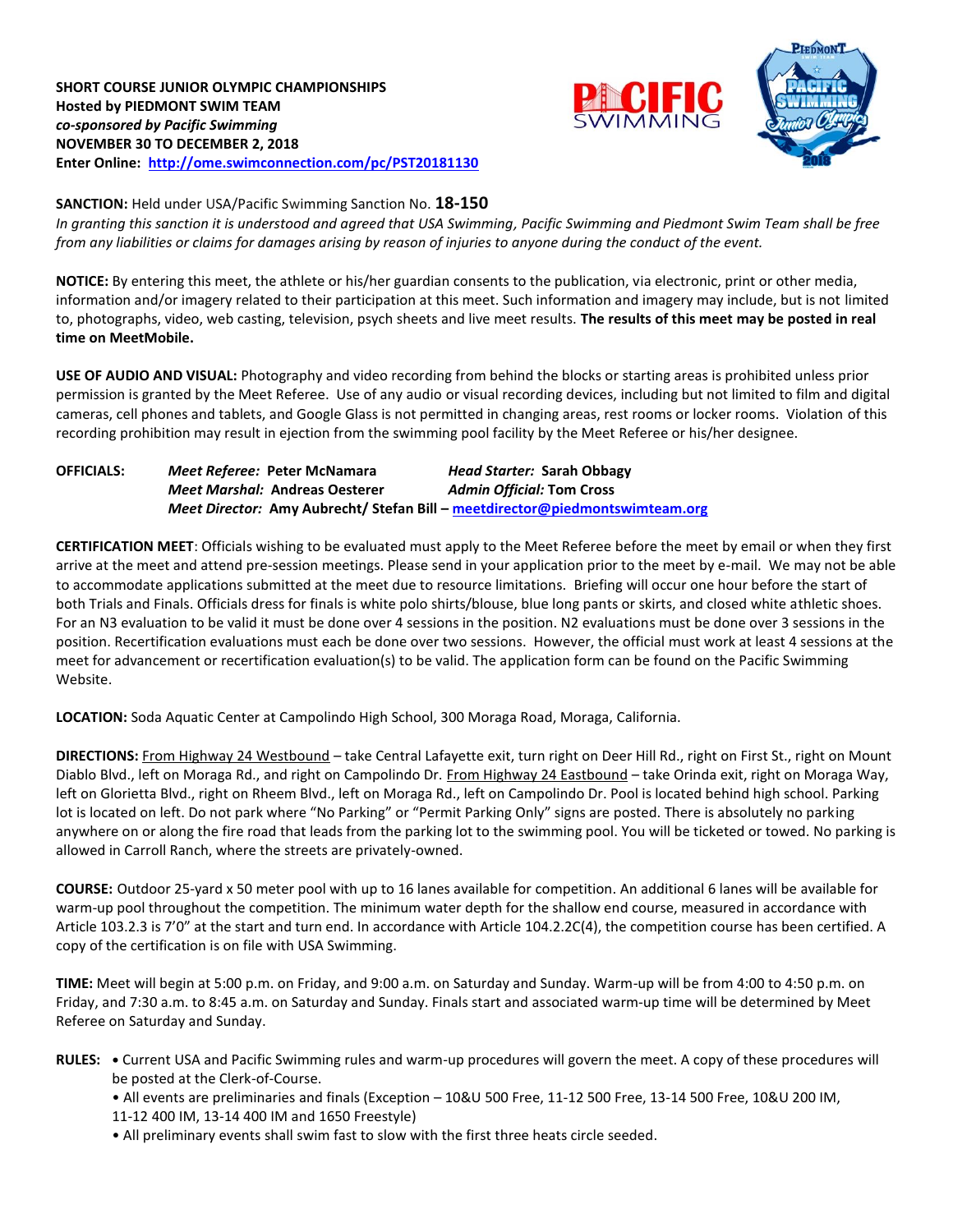• Athletes may compete in a maximum of three (3) individual events per day and a maximum of seven (7) individual events, plus relays for the entire meet.

• If local conditions warrant it the Meet Referee, with the concurrence of the Meet Director, may require a mandatory scratch down. Immediate cash refunds shall be made for any mandatory scratches.

• All coaches and deck officials must wear their USA Swimming membership cards in a visible manner.

• Preliminary events will be swim as combined age groups 10&U, 11-12 & 13-14.

• Championship Finals only with the top 10 athletes in 10&U, 11's, 12's, 13's and 14's year olds qualifying for each final.

• Athletes shall provide their own lap counters for the 10&U 500 Free, 11-12 500 Free, 13-14 500 Free, and 11-14 1650 Free.

• Athletes shall provide their own timers for the 10&U 500 Free, 11-12 500 Free, 13-14 500 Free, 10&U 200 IM, 11-12 400 IM, 13-14 400 IM and 11-14 1650 Free.

• Meet Entry may close prior to the entry deadline due to timeline considerations. If deemed necessary, closing the meet shall be determined by the Pacific Age Group Committee with input from the Meet Referee.

**UNACCOMPANIED ATHLETES:** Any USA Swimming athlete-member competing at the meet shall be accompanied by a USA Swimming member-coach for the purposes of athlete supervision during warm-up, competition and warm-down. If a coach-member of the athlete's USA Swimming Club does not attend the meet to serve in said supervisory capacity, it is the responsibility of the athlete or the athlete's legal guardian to arrange for supervision by a USA Swimming member-coach. The Meet Director or Meet Referee may assist the athlete in making arrangements for such supervision; however, it is recommended that such arrangements be made in advance of the meet by the athlete's USA Swimming Club Member-Coach.

**RACING STARTS:** Athletes shall be certified by a USA Swimming member-coach as being proficient in performing a racing start, or shall start the race in the water. It is the responsibility of the athlete or the athlete's legal guardian to ensure compliance with this requirement.

**RESTRICTIONS:** • Smoking and the use of other tobacco products is prohibited on the pool deck, in the locker rooms, in spectator

- seating, on standing areas and in all areas used by athletes, during the meet and during warm-up periods.
- Sale and use of alcoholic beverages is prohibited in all areas of the meet venue.
- No glass containers are allowed in the meet venue.
- No propane heater is permitted except for snack bar/meet operations.
- All shelters must be properly secured.
- Changing into or out of swimsuits other than in locker rooms or other designated areas is prohibited.

• Destructive devices, to include but not limited to, explosive devices and equipment, firearms (open or concealed), blades, knives, mace, stun guns and blunt objects are strictly prohibited in the swimming facility and its surrounding areas. If observed, the Meet Referee or his/her designee may ask that these devices be stored safely away from the public or removed from the facility. Noncompliance may result in the reporting to law enforcement authorities and ejection from the facility. Law enforcement officers (LEO) are exempt per applicable laws.

• Operation of a drone, or any other flying apparatus, is prohibited over the venue (pools, athlete/coach areas, spectator areas and open ceiling locker rooms) any time athletes, coaches, officials and/or spectators are present.

• Coaches, parents and siblings are not allowed in any of the swimming pools.

• Except for coaches, there will be NO team or individual set-up/camping on the pool deck or within the high school area. Team and Individual set-up will only be on the designated grass area outside of the pool and school area. All shelters must be properly secured. No tarps allowed to be left on the grass overnight.

- **ELIGIBILITY:** Athletes shall be current members of USA Swimming and shall enter their name and registration number on their entries exactly as they are shown in their USA Swimming Registration. If this is not done, it may be difficult to match the athlete with the registration and times database. The meet host will check all athlete registrations against the SWIMS database and if not found to be registered, the Meet Director shall accept the registration at the meet (a \$10 surcharge will be added to the regular registration fee). Duplicate registrations will be refunded by mail.
	- Meet is open to Pacific Swimming Athletes only.
	- Athlete's shall have met the "JO" time standard in every event entered. Entries with "NO TIME" shall be rejected.

• Entry times submitted for this meet will be checked against a computer database and may be changed in accordance with Pacific Swimming Entry Time Verification Procedures.

• Disabled athletes are welcome to attend this meet and should contact the Meet Director or Meet Referee regarding any special accommodations on entry times and seeding per Pacific Swimming policy.

• The athlete's age shall be the age of the athlete on the first day of the meet.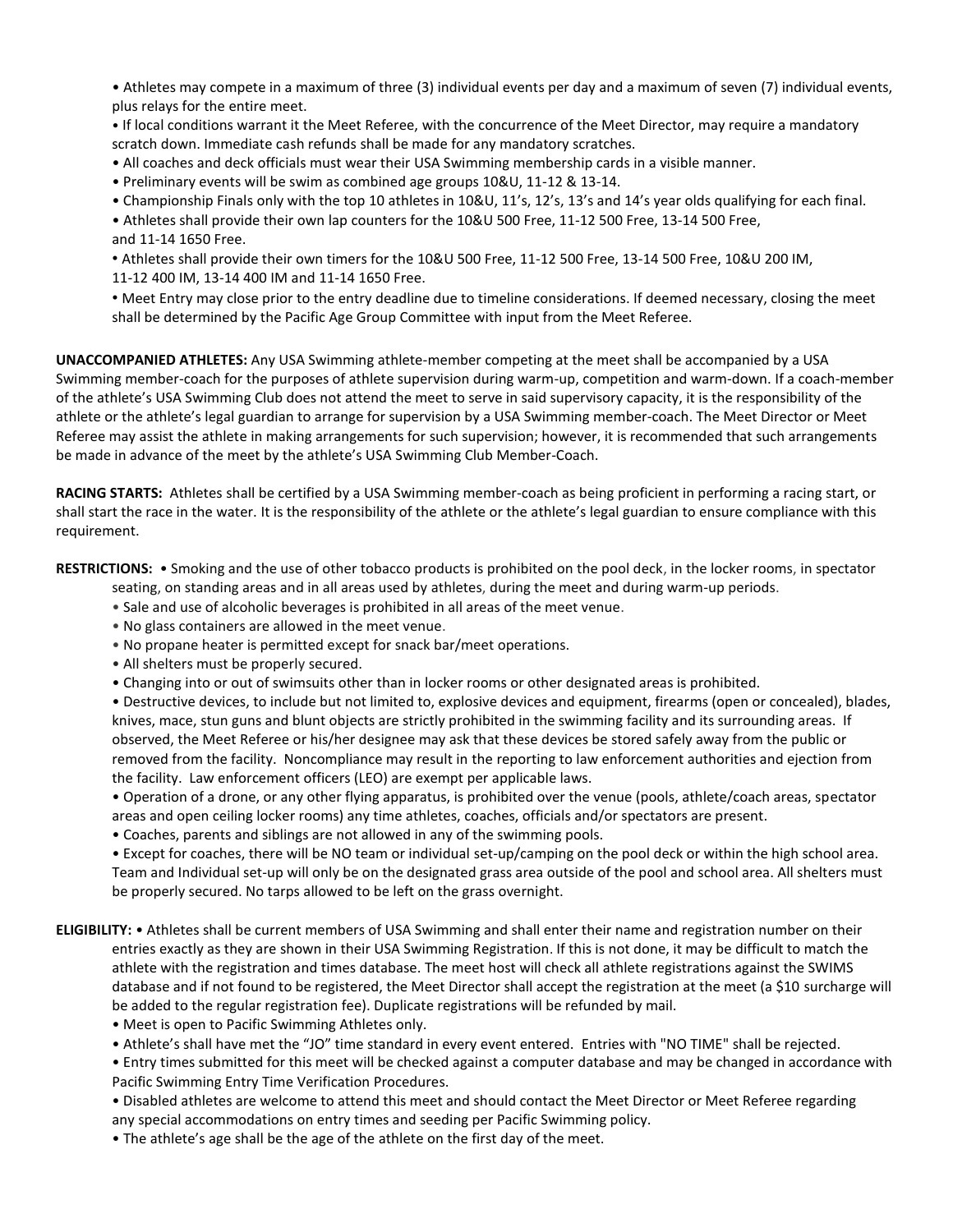**PROOF OF TIME:** Proof of time shall be required for this meet per Pacific Swimming rule Section 4.C.2. All entry times will be verified against the USA Swimming SWIMS database and may be changed in accordance with Pacific Swimming Entry Time Verification Procedures. Entry times must have been achieved after **June 3, 2017** and prior to the closing date of entries for the meet **November 21, 2018 AT 11:59 PM PST**. If a time cannot be proven prior to the meet, the athlete shall not be allowed to check-in for the event until the entry time has been proven. When possible, the coaches shall be notified of the athletes who have not proven their entry time. No refunds shall be given if a time cannot be proven.

**ENTRY FEES**: \$7.50 per individual event, \$8.00 participation fee per athlete. All entry fees shall be included with entry. No refunds shall be made, except mandatory scratch downs.

**ONLINE ENTRIES:** To enter online go to **<http://ome.swimconnection.com/pc/PST20181130>** to receive an immediate entry confirmation. This method requires payment by credit card. Swim Connection, LLC charges a processing fee for this service, equal to \$1 per athlete plus 5% of the total Entry Fees. Please note that the processing fee is a separate fee from the Entry Fees. If you do not wish to pay the processing fee, enter the meet using a mail entry. **Entering online is a convenience, is completely voluntary, and is in no way required or expected of an athlete by Pacific Swimming.** Online entries will be accepted through Wednesday, **November 21, 2018.**

**MAILED OR HAND DELIVERED ENTRIES**: Entries shall be on the attached consolidated entry form. Forms shall be filled out completely and printed clearly with athlete's best time. Entries shall be postmarked by midnight, Monday, **November 19, 2018** or hand delivered by 6:30 p.m. Wednesday, **November 21, 2018**. No late entries shall be accepted. Requests for confirmation of receipt of entries should include a self-addressed envelope.

# **Make check payable to**: **Piedmont Swim Team Mail or hand deliver entries to**: **Amy Aubrecht 72 Wildwood Avenue Piedmont, CA 94610**

**SEEDING:** Event seeding shall be in the following order: conforming short course yards, non-conforming long course meters, and non-conforming short course meters - USA Swimming rules 207.11.7B. **See Rules for distance events seeding**.

**CHECK-IN**: The meet shall be deck seeded. Athletes shall check-in at the Clerk of Course. No event shall be closed more than 30 minutes before the scheduled start of the session. Close of check-in for all events shall be no more than 60 minutes before the estimated time of the start of the first heat of the event. Athletes who do not check-in will not be allowed to compete in the event.

#### **SCRATCHES**:

- Pacific Swimming scratch rules shall be enforced. A copy shall be posted at the clerk-of-course.
- Athletes entered in a timed final event that is Deck Seeded who have checked in for that event, shall compete in the event unless they notify the clerk of the course before seeding for that event has begun that they wish to scratch. Failure to compete in an event shall result in being barred from their next individual event.
- Athletes entered in a preliminary individual event in a Preliminaries and Finals meet that is deck seeded who have checked in for that event, shall compete in the event unless they notify the clerk of the course before seeding for that event has begun that they wish to scratch. Failure to compete in an event shall result in being barred from their next preliminary individual event.
- Any athlete qualifying for finals in an individual event who does not wish to compete shall scratch within 30 minutes after the announcement of qualifiers. During this period, qualifiers may also notify the referee that may not intend to compete in finals. In this case, they shall declare their final intention within 30 minutes after the announcement of qualifiers following their individual preliminary event.
- Any athlete qualifying for finals in an individual event who fails to report to the blocks in said final race prior to calling the alternate shall be barred from the remainder of any final events for that day. Should the athlete have no additional final events for that day they will be barred from their next preliminary event.
- If the No-Show occurs on the last day that the athlete is entered in an individual final event in the meet, and no other individual event penalty is applicable, the athlete shall then be fined \$100.00. The fine will be increased to \$150.00 if after 30 days of receiving the letter of notification the party has not made the payment

**AWARDS**: First through tenth place will be awarded for ages 10 & Under, 11, 12, 13 and 14. Individual High Point awards will be given to highest scoring female and male in each age (10 & Under, 11, 12, 13 and 14). All awards must be picked up at the meet. We will not mail or distribute awards after the meet.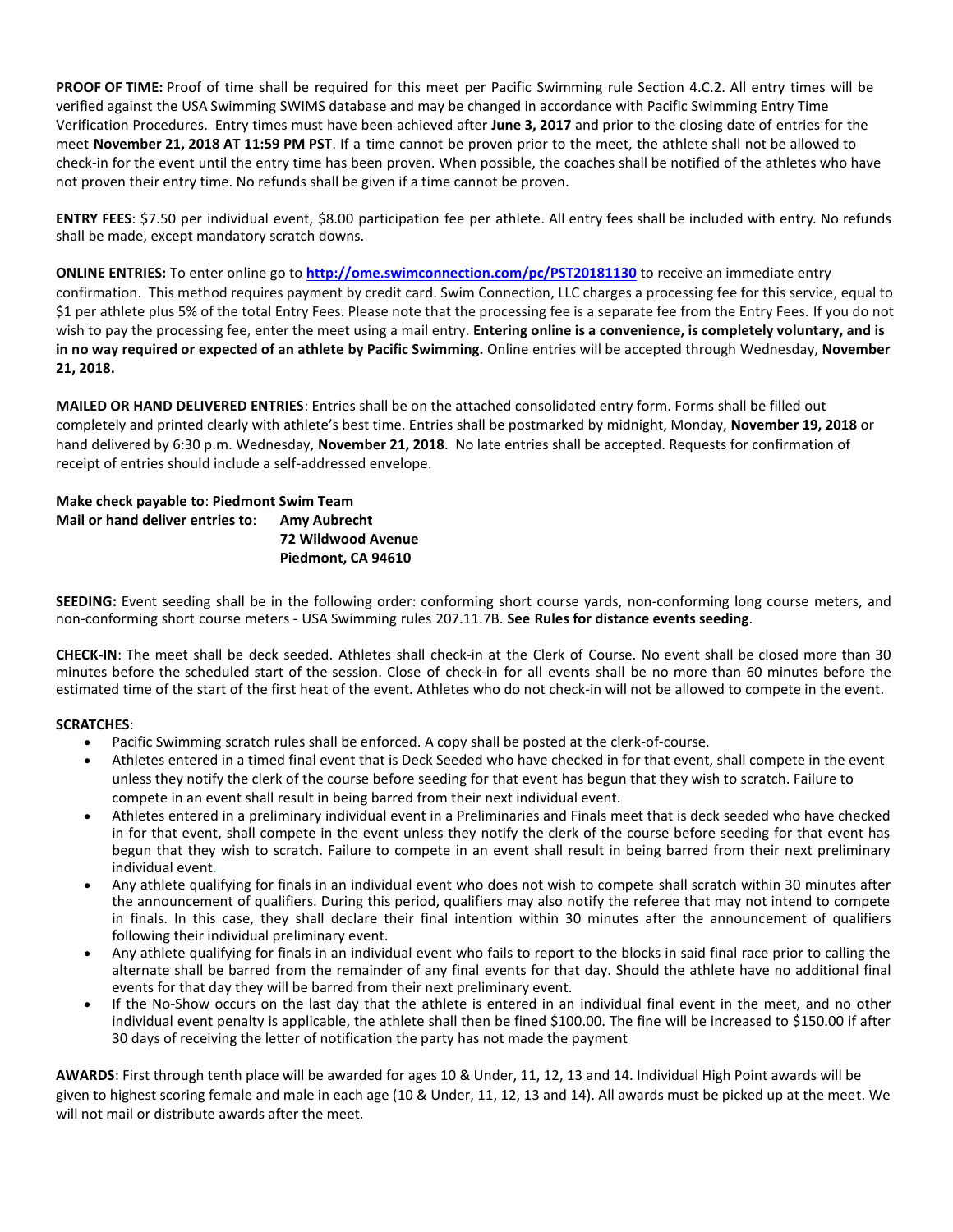| <b>SCORING:</b> | Place            |    | $\sim$ nd | rd<br>∽⊔ | ᅴᄓ | - 11 | AU. | - | $+h$<br>⌒⊔<br>ᅭ |
|-----------------|------------------|----|-----------|----------|----|------|-----|---|-----------------|
|                 | Individual Event | -- | ч         |          |    |      |     |   |                 |

**ADMISSION:** Free. A 3-day meet program will be available for purchase.

**SNACK BAR:** A snack bar will be available during the meet.

**HOSPITALITY:** Lunch and limited hospitality will be available to all working officials and coaches.

**EVENTS**

| Friday, November 30, 2018 |                 |        |  |  |  |  |
|---------------------------|-----------------|--------|--|--|--|--|
| Event#                    | Event           | Event# |  |  |  |  |
|                           | 10&U 500 Free*  |        |  |  |  |  |
|                           | 11-12 500 Free* |        |  |  |  |  |
|                           | 13-14 500 Free* |        |  |  |  |  |
|                           | 10&U 200 IM*    |        |  |  |  |  |
|                           | 11-12 400 IM*   |        |  |  |  |  |
|                           | 13-14 400 IM*   |        |  |  |  |  |

**\*** Timed final event.

Athletes shall provide their **own timers** for the 10&U 500 Free, 11-12 500 Free, 13-14 500 Free, 10&U 200 IM, 11-12 400 IM and 13-14 400 IM.

Athletes shall provide their **own lap counters** for the 10&U 500 Free, 11-12 500 Free and 13-14 500 Free.

| Saturday, December 1, 2018 |                  |               |               | Sunday, December 2, 2018 |
|----------------------------|------------------|---------------|---------------|--------------------------|
| <b>EVENT#</b>              | <b>EVENT</b>     | <b>EVENT#</b> | <b>EVENT#</b> | <b>EVENT</b>             |
| 13                         | 11-12 200 Breast | 14            | 47            | 11-12 200 IM             |
| 15                         | 13-14 100 Free   | 16            | 49            | 13-14 200 Free           |
| 17                         | 10&U 100 Free    | 18            | 51            | 10&U 200 Free            |
| 19                         | 11-12 100 Free   | 20            | 53            | 11-12 200 Free           |
| 21                         | 13-14 200 Breast | 22            | 55            | 13-14 200 Fly            |
| 23                         | 10&U 50 Back     | 24            | 57            | 10&U 50 Fly              |
| 25                         | 11-12 50 Back    | 26            | 59            | 11-12 50 Fly             |
| 27                         | 13-14 200 Back   | 28            | 61            | 13-14 100 Back           |
| 29                         | 10&U 100 IM      | 30            | 63            | 10&U 100 Back            |
| 31                         | 11-12 100 IM     | 32            | 65            | 11-12 100 Back           |
| 33                         | 13-14 200 IM     | 34            | 67            | 13-14 100 Breast         |
| 35                         | 10&U 50 Breast   | 36            | 69            | 10&U 100 Breast          |
| 37                         | 11-12 50 Breast  | 38            | 71            | 11-12 100 Breast         |
| 39                         | 13-14 100 Fly    | 40            | 73            | 13-14 50 Free            |
| 41                         | 11-12 200 Back   | 42            | 75            | 11-12 50 Free            |
| 43                         | 10&U 100 Fly     | 44            | 77            | 10&U 50 Free             |
| 45                         | 11-12 100 Fly    | 46            | 79            | 11-12 200 Fly            |
| 101                        | *11-14 1650 Free |               |               | *11-14 1650 Free         |

|               | Saturday, December 1, 2018 |               |
|---------------|----------------------------|---------------|
| <b>EVENT#</b> | <b>EVENT</b>               | <b>EVENT#</b> |
| 13            | 11-12 200 Breast           | 14            |
| 15            | 13-14 100 Free             | 16            |
| 17            | 10&U 100 Free              | 18            |
| 19            | 11-12 100 Free             | 20            |
| 21            | 13-14 200 Breast           | 22            |
| 23            | 10&U 50 Back               | 24            |
| 25            | 11-12 50 Back              | 26            |
| 27            | 13-14 200 Back             | 28            |
| 29            | 10&U 100 IM                | 30            |
| 31            | 11-12 100 IM               | 32            |
| 33            | 13-14 200 IM               | 34            |
| 35            | 10&U 50 Breast             | 36            |
| 37            | 11-12 50 Breast            | 38            |
| 39            | 13-14 100 Fly              | 40            |
| 41            | 11-12 200 Back             | 42            |
| 43            | 10&U 100 Fly               | 44            |
| 45            | 11-12 100 Fly              | 46            |
| 101           | *11-14 1650 Free           |               |

1650 Freestyle event shall swim after the conclusion of the last trial event and before the starts of the finals session. Athletes in these events shall provide their own timers and lap counters.

Events will be swum by age group during prelims, and separated out to single age during finals.

Time standards are located on the PC website: **<http://www.pacswim.org/swim-meet-times/standards>**